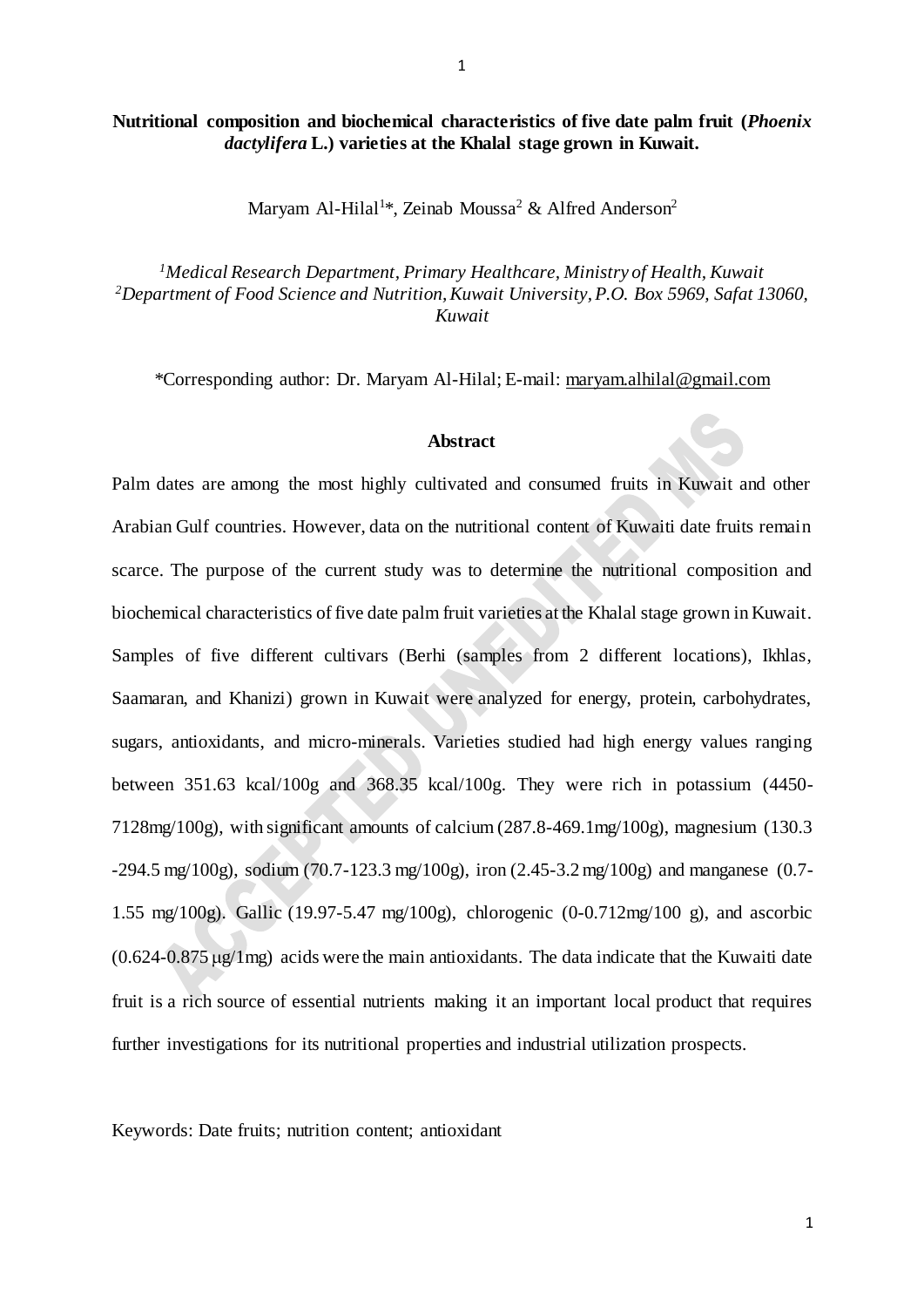#### **1. Introduction**

 Date palm (*Phoenix dactylifera L.)* is a monocotyledon from the *Palmaceae* family. The date palm fruit is mainly cultivated in the Middle Eastern countries mostly Egypt, Iran, Saudi Arabia, Algeria, Iraq, Pakistan, Oman, United Arab Emirates, Tunisia and Libya (Eid *et al*., 2014). The fruit maturation can be divided into five stages: hababouk, kimri, khalal (or besser), rutab, and tamar, respectively, with different characteristics at each stage (Abdul-Afiq *et al*., 2013).

 The date fruit contains naturally occurring compounds that exhibit antibacterial and antioxidant activities (Samad *et al*., 2016), mainly due to the presence of significant amounts of polyphenolics, anthocyanin and other bioactive compounds. Samad *et al*., (2016) reported that the methanolic extract of Ajwa demonstrated an antibacterial activity against four different types of bacteria, indicating that dates can be utilized as a natural antibacterial compound.

 Date palm fruit has received special attention from the nutritional and therapeutic perspective. They are known as rich sources of sugars and thus considered a high energy food source (Al-Shahib *et al*., 2003). Furthermore, dates are a rich source of dietary fiber.

 Date palm has been a major agricultural crop in Kuwait for over 90 years. Approximately 601,563 trees are planted in 4,181 registered farms located in three main regions of Kuwait: Abdhally, Wafra and Sulaibia. Cultivation area has increased progressively from 870 ha in 1998 to 5,099 ha in 2011 with an increase in annual fruit production from 6,662 mt in 1998 to 33,562 mt (FAO, 2013). However, data on nutritive as well as bioactive compounds of the date palm varieties grown in Kuwait are scarce.

 The purpose of the current study, therefore, was to determine the nutritional composition and biochemical characteristics of five date palm fruit varieties at the Khalal stage grown in Kuwait.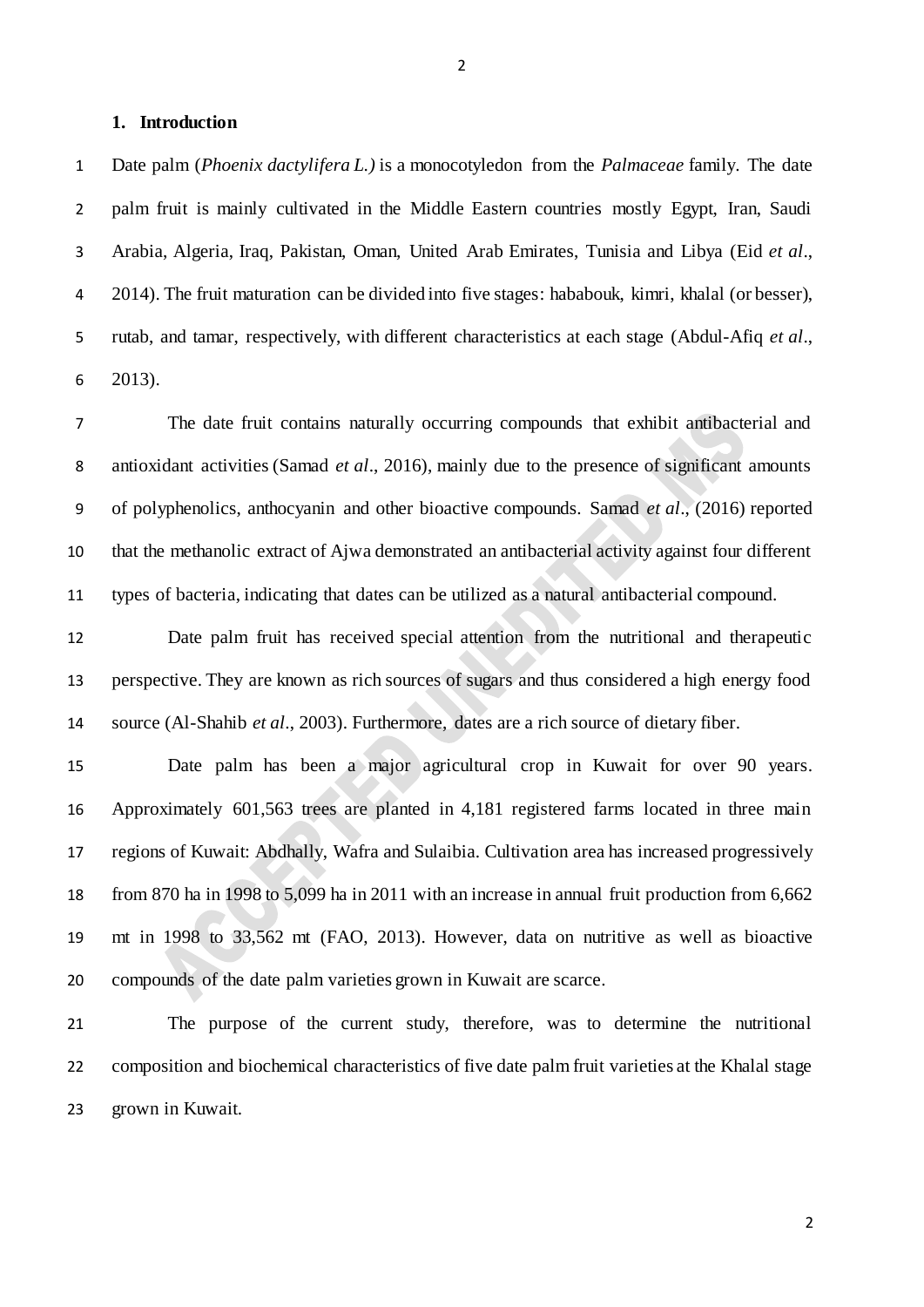#### **2. Material and Methods**

2.1. Sample

 Fresh date fruits grown in Kuwait were donated by farms located in Wafra, Sabhan, Sabah area and Abdali, which are the main date plantation areas in Kuwait. Five samples were obtained from the varieties Berhi (samples from 2 different locations), Ikhlas, Saamaran, and Khanizi. Samples were freeze-dried and stored under -40<sup>o</sup>C until analysis.

2.2. Ash content

Ash was determined using the standard laboratory method for ash determination by ashing in

32 a furnace at  $550^{\circ}$ C for 6 hr.

2.3. Energy content

 Samples were ground into powder and analyzed in Parr Bomb 6400 Calorimeter (Parr Instrument, IL. USA) in which the energy values were determined automatically.

#### 2.4. Macronutrient analysis

2.4.1. Total protein

 Nitrogen content was determined using 0.1 g of powdered sample from each cultivar in Elemental Analyzer (Leco Truespec, St. Joseph, MI. USA). Total protein was calculated from nitrogen content using the equation %N x 6.25 (Habib and Ibrahim, 2011).

2.4.2. Total carbohydrates and sugars

 A 1.5 g ground sample of each cultivar was mixed with 7.5 ml of HPLC grade water. Reaction 43 mixtures were sonicated for 30 min at 40°C and centrifuged at 8000 rpm for 15 min at 10°C. The supernatant was filtered through 0.45 μM membrane filter, and a 20 μl sample of filtrate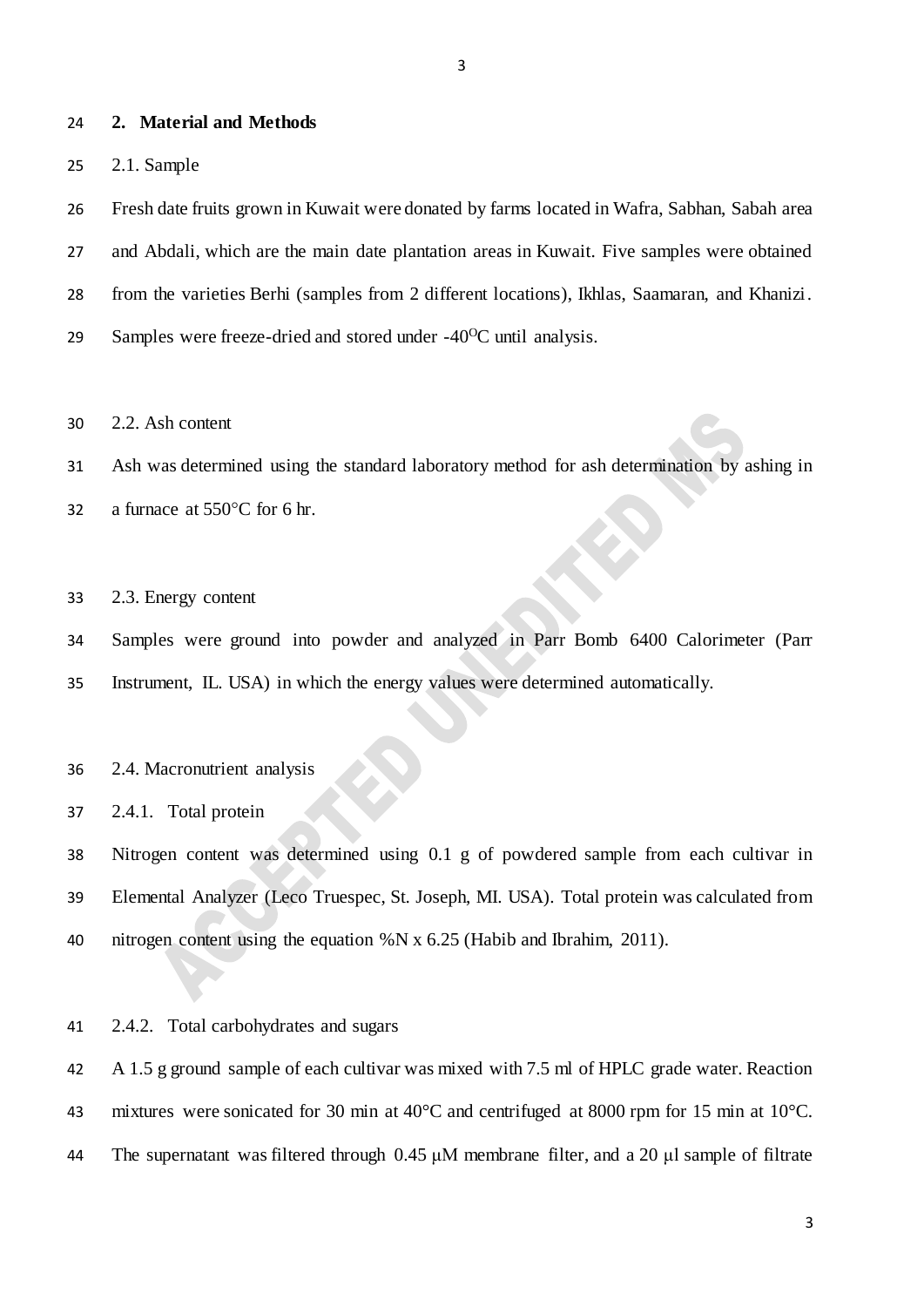was injected into Agilent 1260 Infinity II HPLC (Agilent, Santa Clara, CA, USA), equipped with a RI detector, and connected with Thermo Scientific™ HyperREZ™ XP Carbohydrate column Pb++ (7.7 id x 300 mm, particle size: 8 microns). The mobile phase was DI water at a 48 flow rate of 0.600 ml/min at  $80^{\circ}$ C.

2.5. Micronutrient analysis

50 A one g sample of each cultivar was cold-digested with HNO<sub>3</sub> overnight, followed by further 51 digestion with HNO<sub>3</sub>, HCl, and 30% H<sub>2</sub>O<sub>2</sub> at 95 $^{\circ}$ C. Prepared samples were then analyzed with Inductively Coupled Plasma – Optical Emission Spectrometer (ICP-OES) Optima 7300 (Perkin Elmer, Waltham, MA, US).

2.5.1. Ascorbic acid

 A 0.5 g of powdered sample was mixed with 30 ml of 70:30 v/v methanol-water extraction 56 solvent. The mixture was sonicated for 20 min at  $27\pm3\degree C$ , diluted up to mark, filtered through a 0.45 µm membrane, and injected into Nexera X2 UFLC HPLC (Shimadzu, Japan). The column was Zorbax SB-C18 (4.6 x 250 mm, 5 microns), with flow rate of 1 ml/min, UV 59 detector at 254nm, mobile phase  $A - 25$ mM NaH<sub>2</sub>PO<sub>4</sub> pH 2.5 and Mobile phase B – Methanol.

2.5.2. Phenolics

 A five-gram sample of each cultivar was mixed with 25 g of methanol. The reaction mixture was stirred for 24 hours. The supernatant was filtered using Whatman No. 1 filter paper and stored at 4°C until analysis. A sample of 20 microliters were injected into Nexera X2 UFLC HPLC system (Shimadzu, Japan) equipped with a UV at 254 nm detector and connected with Waters Nova-pak C18 column (4.6 x 150 mm, 5 microns). The mobile phase was 0.4%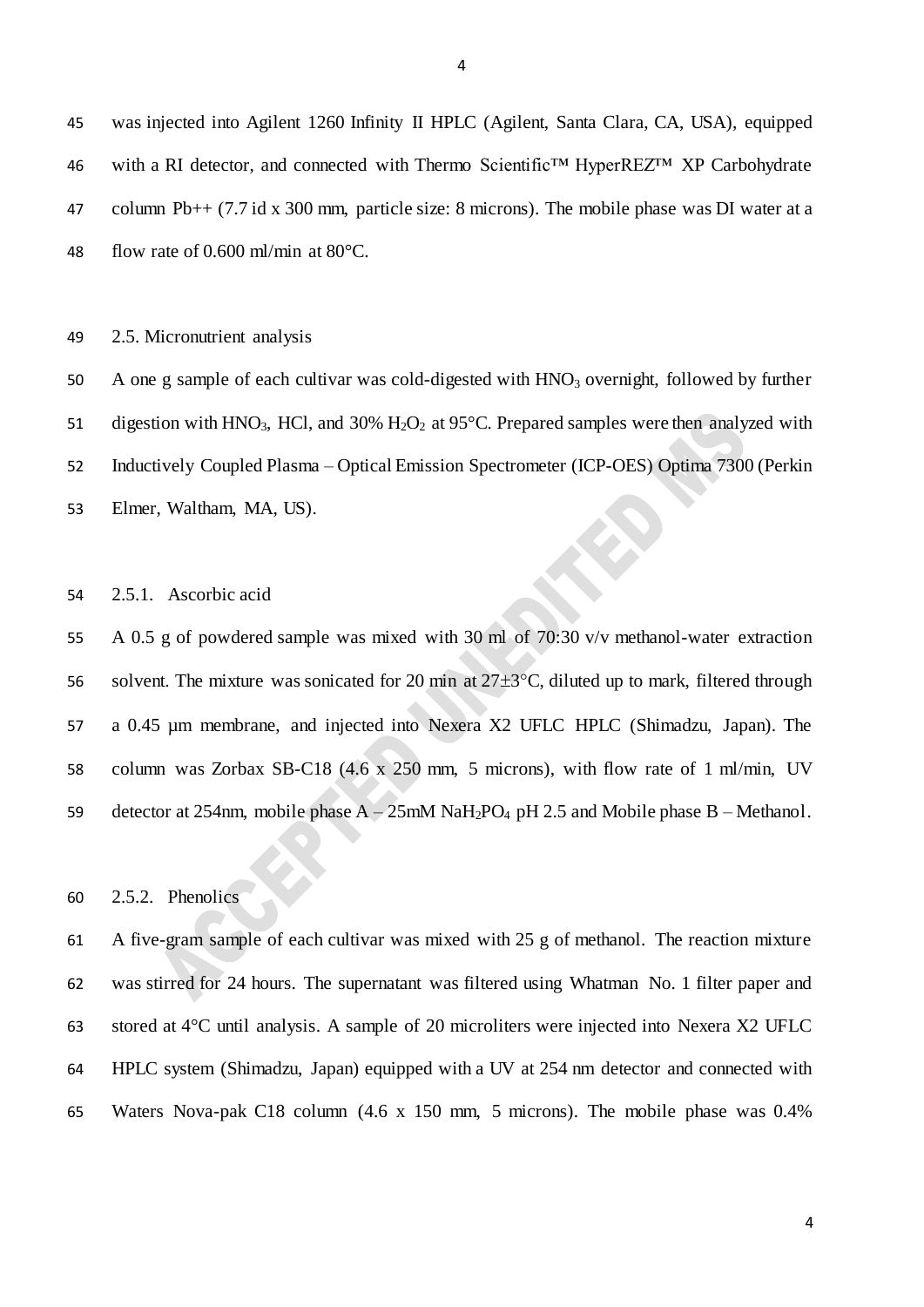phosphoric acid:acetonitrile:methanol (80:10:10), flow rate: 0.7 ml/min, ambient temperature, and isocratic elution.

2.6. Statistical analysis

 Statistical analysis was performed using IBM SPSS (version 25.0). Multivariate Analysis of 70 variance (MANOVA) and Post Hoc LSD tests ( $p \le 0.05$ ) were performed to evaluate the influence of cultivar on nutritional composition of the date samples and to determine significant differences between means.

## **3. Results**

3.1 Energy, protein, and ash

 Table 1 shows the data for calories, protein, and ash in the date samples. Energy values ranged from 351.63 to 368.35 kcal/100 g. Berhi from Wafra farm had the highest energy (368.3 kcal/100 g), followed by Khanizi from Wafra (367.9 kcal/100 g), Berhi from Sabah Area (365.2 kcal/100 g), Ikhlas from Wafra (364.29 kcal/100 g), and Saamran from Sabhan (351.6 kcal/100 g). The difference between the first two varieties was not statistically significant while 80 Saamaran from Sabhan was significantly ( $p \le 0.05$ ) different from the rest.

81 The highest protein content was in cultivars from Wafra farms: Berhi  $(4.77\% \pm 0.01)$ , 82 Khanizi (4.23%  $\pm$  0.01), and Ikhlas (4.11%  $\pm$  0.04). Berhi from Sabah Area has 3.56%  $\pm$  0.05 83 protein, with the least being in Saamaran from Sabhan farms  $(2.82\% \pm 0.21)$ . All differences 84 were significant ( $p \le 0.05$ ) across all samples. This result could possibly indicate that cultivation location, and/or related factors such as soil, weather, and farming techniques may have a significant effect on protein content, possibly even more than cultivar.

87 Saamran contained the least value of ash  $(2.08\% \pm 0.12)$ , with the highest being that of 88 Ikhlas from Wafra farms (6.84%  $\pm$  0.06). All the differences were statistically significant (p  $\leq$ 89 0.05) between cultivars.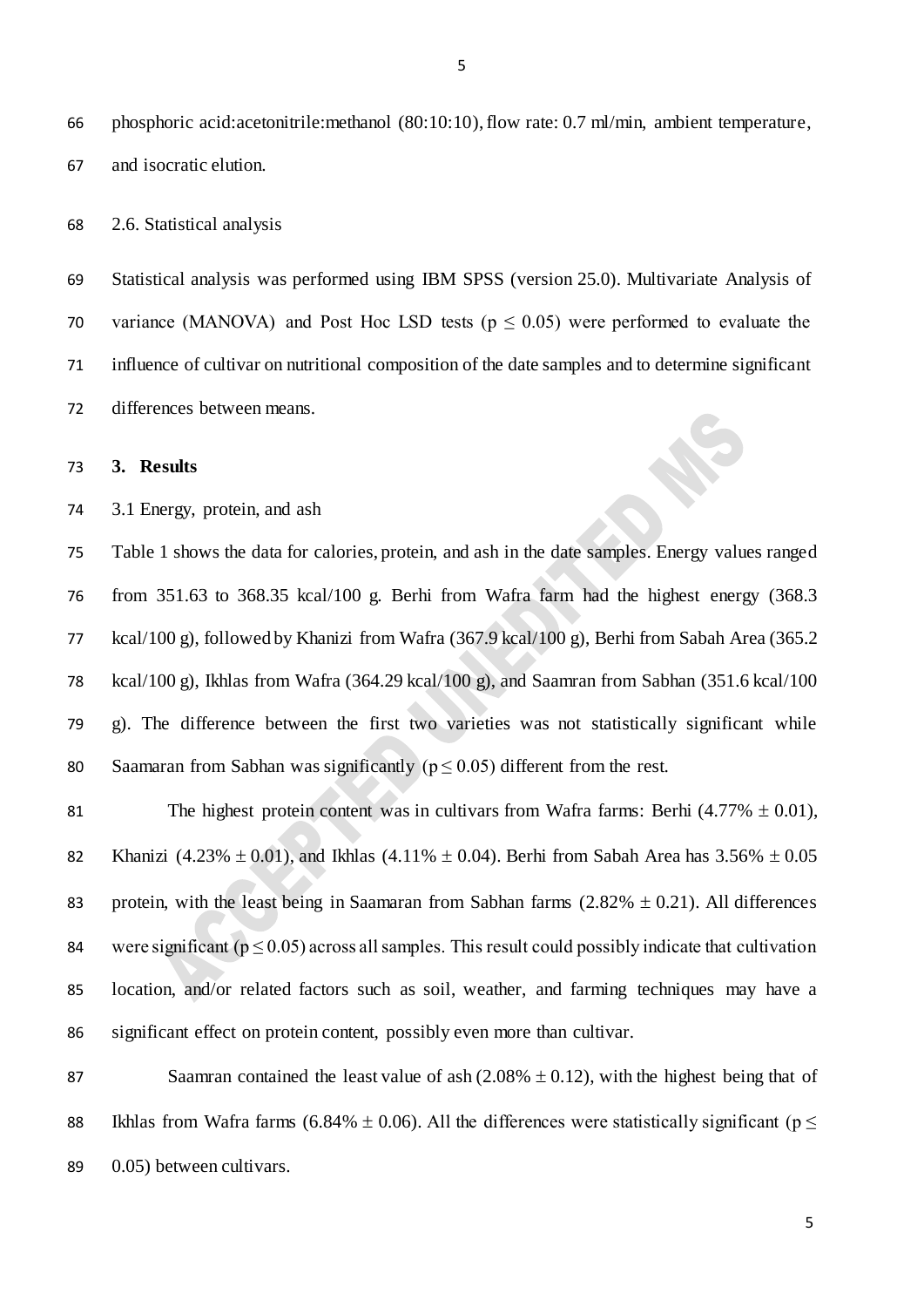| <b>Cultivar (Area)</b> | Kcal/100 $g1$                 | % Protein                    | $%$ Ash                    |
|------------------------|-------------------------------|------------------------------|----------------------------|
| Berhi (Sabah Area)     | $365.2 \pm 1.86^{\text{b,c}}$ | $3.56 \pm 0.05^b$            | $4.56 \pm 0.17^b$          |
| Berhi (Wafra)          | $368.4 \pm 0.85$ <sup>d</sup> | $4.77 \pm 0.01$ <sup>d</sup> | $4.88 \pm 0.54^b$          |
| Ikhlas (Wafra)         | $364.3 \pm 0.17^b$            | $4.11 \pm 0.04^c$            | 6.84 $\pm 0.06^{\circ}$    |
| Khanizi (Wafra)        | $367.9 \pm 0.17^{c,d}$        | $4.23 \pm 0.01$ <sup>c</sup> | $4.28 \pm 0.16^b$          |
| Saamaran (Sabhan)      | $351.6 \pm 0.17$ <sup>a</sup> | $2.82 \pm 0.21$ <sup>a</sup> | $2.08 \pm 0.12^{\text{a}}$ |

**Table 1. Energy, Protein, and Ash contents of five varieties of dates at Khalal stage**

<sup>1</sup>Weight of edible portion of dried Khalal.

Values are shown as mean  $\pm$  standard deviation of two replicates.

Means within a column with different letters differ significantly ( $p \le 0.05$ ).

# 90 3.2. Sugars

| 91 | Table 2 shows the data for the different sugars in the date samples analyzed. All cultivars |  |  |  |  |  |  |
|----|---------------------------------------------------------------------------------------------|--|--|--|--|--|--|
|----|---------------------------------------------------------------------------------------------|--|--|--|--|--|--|

92 were high in fructose and glucose, in equal proportions, and had non-detectable sucrose. The

93 variations in sugar content across cultivars in this study was high and significant ( $p \le 0.05$ ).

94 The highest cultivar in glucose, fructose, and total sugars was Berhi from Wafra (34.4 g/100)

95 g, 33.6 g/100 g, 68.0 g/100 g, respectively), followed by Khanizi from Wafra (29.6 g/100 g,

96 30.35 g/100 g, 60.1 g/100 g, respectively), Saamaran from Sabhan (25.2 g/100 g, 25.7 g/100

97 g, 50.9 g/100 g, respectively), Berhi from Sabah area (22.5 g/100 g, 20.9 g/100 g; 43.4 g/100

98 g, respectively). The glucose/fructose ratios across all samples were close to 1, indicating

99 almost equal amounts of glucose and fructose were present.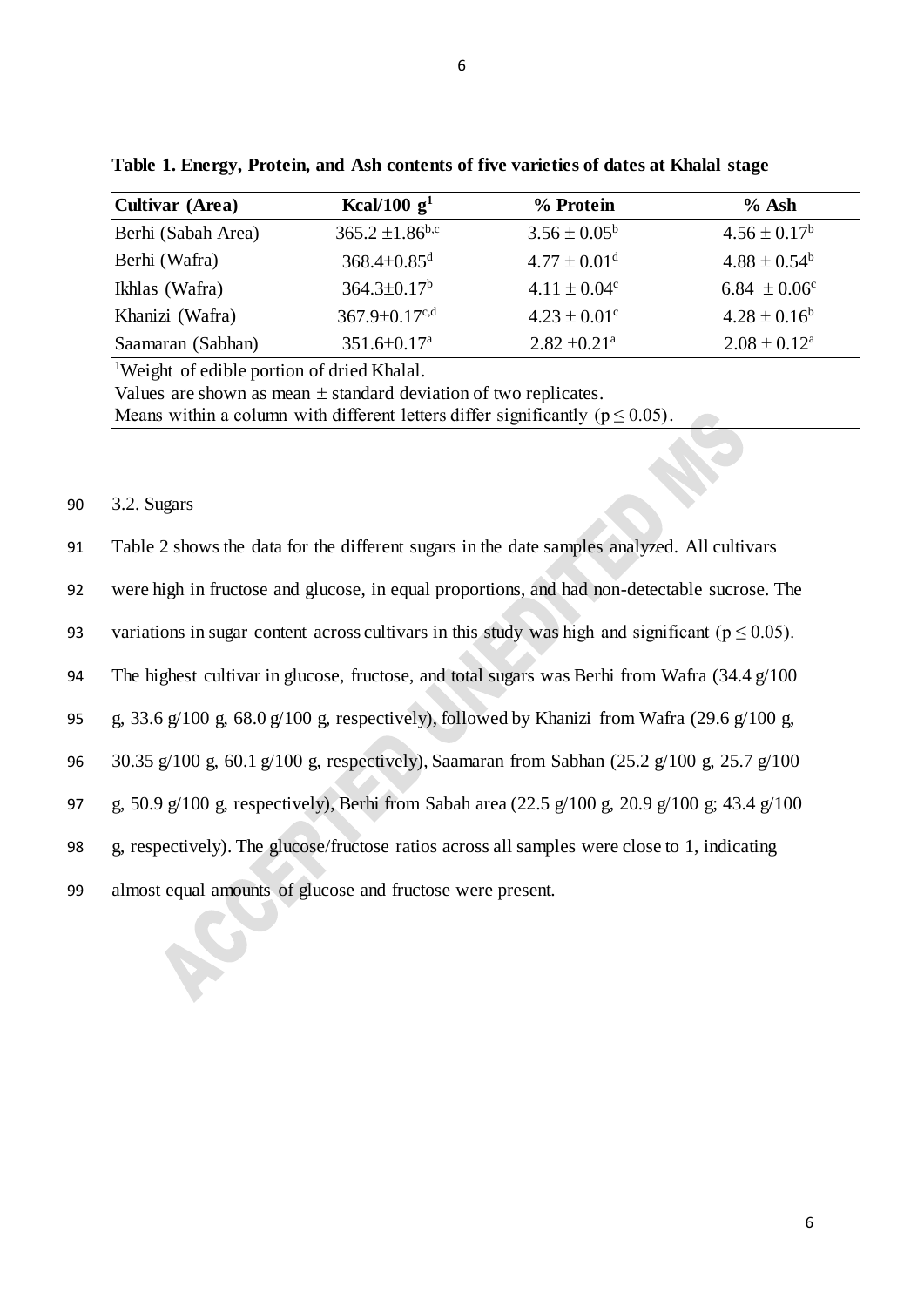| <b>Cultivar (Area)</b> | <b>Sucrose</b><br>$(g/100 g)^1$ | <b>Glucose</b><br>$(g/100 g)^1$ | <b>Fructose</b><br>$(g/100 g)^1$ | Glu/Fru | <b>Total Sugars</b><br>$(g/100 g)^1$ |
|------------------------|---------------------------------|---------------------------------|----------------------------------|---------|--------------------------------------|
| Berhi (Sabah Area)     | $0000$ <sup>a</sup>             | $22.5 \pm 0.3^b$                | $20.9 \pm 0.2^b$                 | 1.07    | $43.4 \pm 0.5^{\rm b}$               |
| Berhi (Wafra)          | $0000^a$                        | $34.4 \pm 0.5^{\circ}$          | $33.6 \pm 0.4^{\circ}$           | 1.02    | $68.0 \pm 0.9^e$                     |
| Ikhlas (Wafra)         | $0000^a$                        | $19.7 \pm 0.05^{\text{a}}$      | $18.9 \pm 0.09^{\rm a}$          | 1.04    | $38.6 \pm 0.06^{\circ}$              |
| Khanizi (Wafra)        | $0.22 \pm 0.4^{\text{a}}$       | $29.5 \pm 0.6^d$                | $30.4 \pm 0.3$ <sup>d</sup>      | 0.97    | $60.1 \pm 1.3$ <sup>d</sup>          |
| Saamaran (Sabhan)      | $0000^a$                        | $25.2 \pm 0.1^{\circ}$          | $25.7 \pm 0.1^{\circ}$           | 0.98    | $50.9 \pm 0.2$ <sup>c</sup>          |

**Table 2. Sugar contents of five varieties of dates at Khalal stage**

<sup>1</sup>Weight of edible portion of dried Khalal.

Values are shown as mean  $\pm$  standard deviation of four replicates. Means within a column with different letters differ significantly ( $p \le 0.05$ ).

#### 100 3.3. Minerals

 Table 3 shows the data for mineral content of the dates varieties studied. The highest mineral in all cultivars was potassium, followed by calcium, magnesium, and sodium, with trace amounts of iron and manganese. All other minerals tested were below detection limits. Minerals commonly found in other cultivars, such as copper, zinc, phosphorous and selenium, were not detectable in the samples of this study. This can be attributed to either the nature of the cultivars, the maturation stage, the nature of Kuwaiti soil and farming conditions, or the detection limits of the methods employed.

108 Potassium was found in high amounts, ranging from  $7128 \pm 103$  mg/100g (Khanizi, 109 Wafra) to  $2786 \pm 76.4$  mg/100g (Saamaran, Sabhan). The second most abundant mineral was 110 calcium, ranging from  $469.10 \pm 4.38$  mg/100 g (Khanizi, Wafra) to  $287.8 \pm 7.92$  mg/100g 111 (Berhi, Wafra).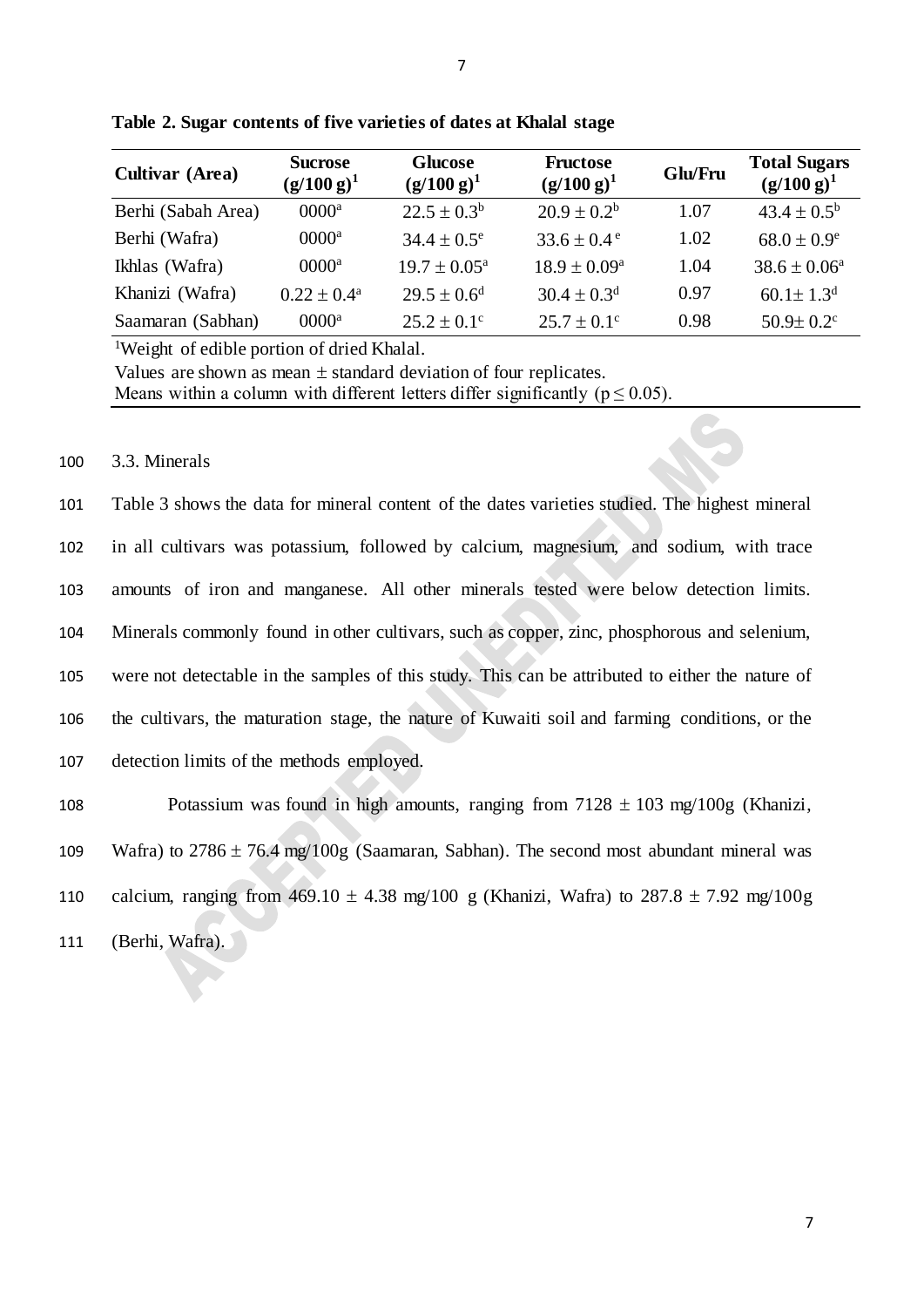**Table 3. Mineral content of five varieties of dates at Khalal stage**

| <b>Cultivar</b> (Area) | $\mathbf K$<br>$(mg/100 g)^1$ | Ca<br>$(mg/100 g)^1$           | Mg<br>$(mg/100 g)^1$          | <b>Na</b><br>$(mg/100 g)^1$   | Fe<br>$(mg/100 g)^1$                                | Mn<br>$(mg/100 g)^1$          | % of fruit<br>weight |
|------------------------|-------------------------------|--------------------------------|-------------------------------|-------------------------------|-----------------------------------------------------|-------------------------------|----------------------|
| Berhi (Sabah Area)     | $4485 \pm 3.54^{\mathrm{b}}$  | $331.0 \pm 1.98$ <sup>c</sup>  | $229.2 \pm 1.06^b$            | $103.2 \pm 0.28$ <sup>b</sup> | $2.85 \pm 0.071^{a,b}$                              | $1.2 \pm 0.00$ <sup>c</sup>   | 5.2                  |
| Berhi (Wafra)          | 4450 $\pm$ 48.1 <sup>b</sup>  | $287.8 \pm 7.92^{\text{a}}$    | $217.2 + 3.47^b$              |                               | $70.7 \pm 2.62^{\circ}$ 2.80 ± 0.141 <sup>a,b</sup> | $1.55 \pm 0.071$ <sup>d</sup> |                      |
| Ikhlas (Wafra)         | $5506 \pm 77.1$ °             | $292.55 \pm 3.46^a$            | $130.3 \pm 2.33$ <sup>a</sup> | $123.3 \pm 1.56^c$            | $2.45 \pm 0.071$ <sup>a</sup>                       | $0.90 \pm 0.00^b$             | 6                    |
| Khanizi (Wafra)        | $7128 \pm 103.2$ <sup>d</sup> | $469.10 \pm 4.38$ <sup>b</sup> | $294.5 \pm 4.67$ °            | $100.9 \pm 2.26^b$            | $3.2 \pm 0.28^b$                                    | $1.20 \pm 0.00$ <sup>c</sup>  | 8                    |
| Saamaran (Sabhan)      | $2786 \pm 76.4$ <sup>a</sup>  | $299.0 \pm 0.00^a$             | $137.2 \pm 5.8^{\mathrm{a}}$  | $76.4 \pm 0.92$ <sup>a</sup>  | $3.1\pm0.14^b$                                      | $0.70 \pm 0.00^a$             | 3.3                  |

8

<sup>1</sup>Weight of edible portion of dried Khalal.

Values are shown as mean±standard deviation of two replicates.

Means within a column with different letters differ significantly ( $p \le 0.05$ ).

CONSIGNER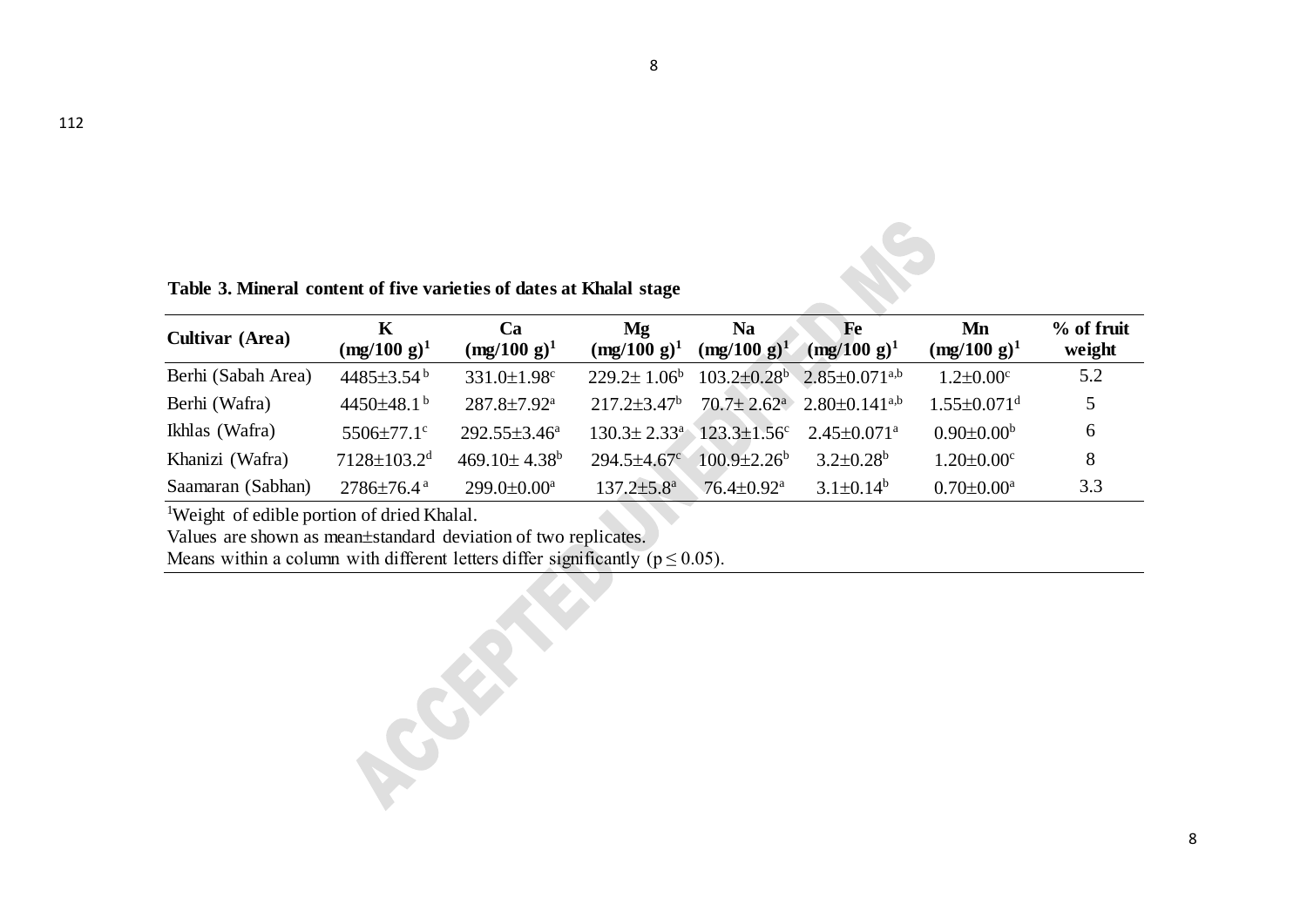113 Magnesium values decreased from  $294.5\pm4.67$  mg/ $100g$  (Khanizi, Wafra) to  $229.2\pm1.06$ 114 mg/100g (Berhi, Sabah Area) to 217.23.47 mg/100g (Berhi Wafra) to 137.25.8 mg/100g 115 Saamaran Sabhan and finally to 130.3±2.33 mg/100g (Ikhlas, Wafra). Ikhlas, Wafra, had the 116 highest sodium content  $(123.3\pm1.56 \text{ mg}/100g)$ , followed by Berhi from Sabah Area 117 (103.2 $\pm$ 0.28 mg/100g), Khanizi from Wafra (100.9 $\pm$ 2.26 mg/100g), Saamran from Sabhan 118  $(76.4 \pm 0.92 \text{ mg}/100 \text{g})$ , and finally Berhi from Wafra  $(70.7 \pm 2.62 \text{ mg}/100 \text{g})$ .

 Macro-mineral differences between the samples were significant. Iron ranged from 3.2  $\pm 0.283$  mg/100g (Khanizi, Wafra) to 2.45 $\pm 0.071$  mg/100g (Ikhlas, Wafra), but the differences 121 between cultivars was mostly insignificant. Manganese ranged between  $1.55\pm0.07$  mg/100g 122 (Berhi, Wafra) and  $0.70\pm0.00$  mg/100g (Saamaran, Sabhan), with cultivars varying significantly, except for Khanizi (Wafra) and Berhi (Sabah Area). Khanizi (Wafra) was the richest cultivar in minerals, except in sodium and manganese. The difference between it and other Wafra-based cultivars was significant, possibly indicating that cultivar had a larger effect on mineral composition than soil content and farming conditions.

### 127 **3.4. Antioxidants**

### 128 3.4.1 Phenolics

129 Table 4 shows the data for phenolic content of the date samples. Among the phenolic acids, 130 gallic acid was the highest in the samples, followed by chlorogenic acid, while caffeic acid and 131 coumaric acid were below detection limits. The highest amount of gallic acid was  $19.97\pm3.52$ 132 mg/100g (Khanizi, Wafra), followed by  $11.9\pm3.2$  mg/100g (Berhi, Sabah Area),  $9.59\pm0.83$ 133 mg/100g (Ikhlas, Wafra),  $8.98 \pm 0.62$  mg/100g (Berhi, Wafra) and  $5.47 \pm 0.151$  mg/100g 134 (Saamaran, Sabhan). Only Khanizi was significantly different from the rest.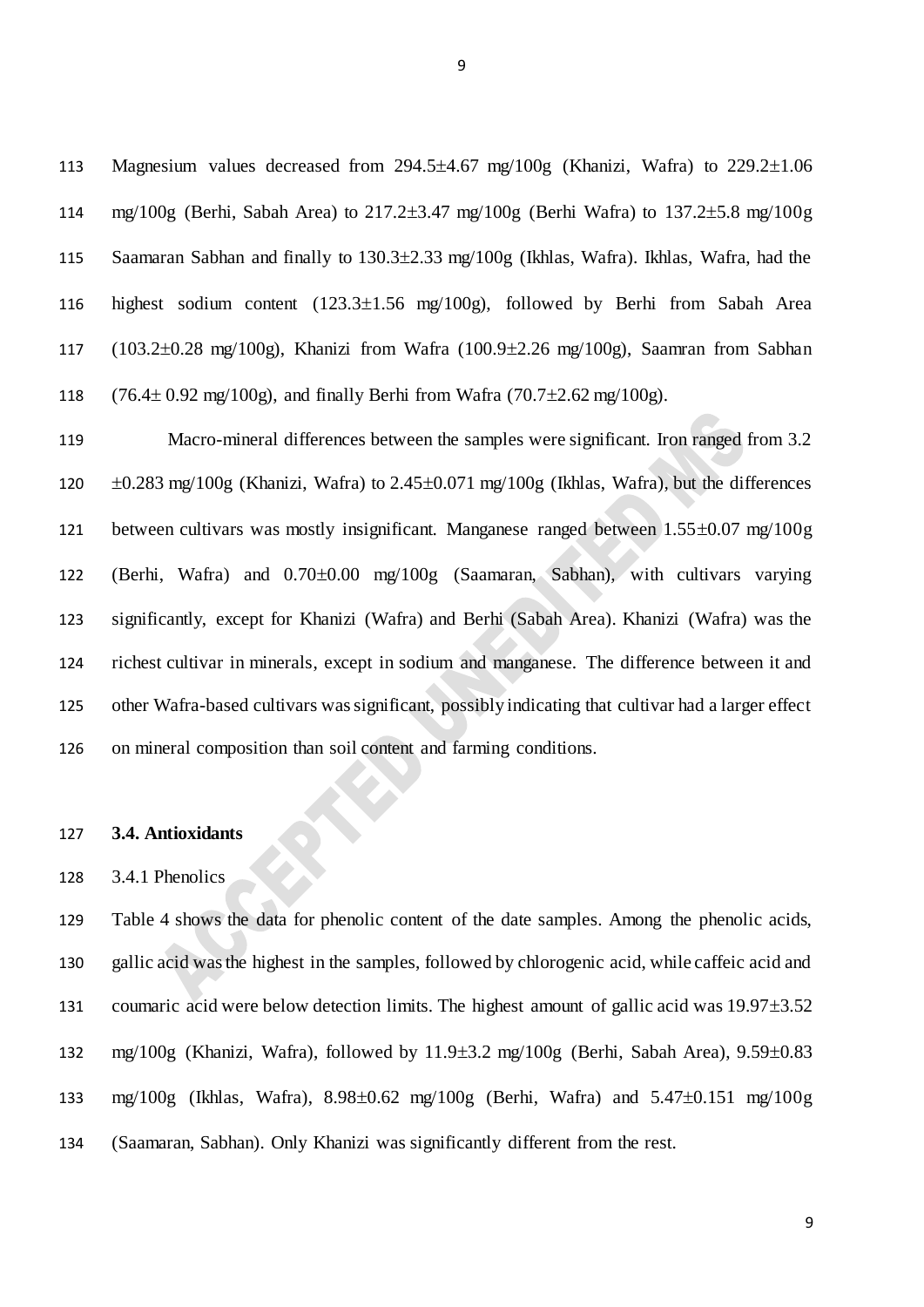| <b>Cultivar (Area)</b>                                                 | <b>Gallic Acid</b><br>(mg/100 g) | Chlorogenic acid<br>(mg/100 g) | Caffeic acid<br>(mg/100 g) | <b>Coumaric Acid</b><br>(mg/100 g) |  |  |
|------------------------------------------------------------------------|----------------------------------|--------------------------------|----------------------------|------------------------------------|--|--|
| Berhi (Sabah Area)                                                     | $11.9 \pm 3.20^b$                | $0.71 \pm 0.006^b$             | $0.0 \pm 0.0$              | $0.0 \pm 0.0$                      |  |  |
| Berhi (Wafra)                                                          | $8.98 \pm 0.62$ <sup>a,b</sup>   | $0.12 \pm 0.01$ <sup>c</sup>   | $0.0 \pm 0.0$              | $0.0 \pm 0.0$                      |  |  |
| Ikhlas (Wafra)                                                         | $9.59 \pm 0.83^{a,b}$            | $0.064 \pm 0.01^b$             | $0.0 \pm 0.0$              | $0.0 \pm 0.0$                      |  |  |
| Khanizi (Wafra)                                                        | $19.97 \pm 3.52$ <sup>c</sup>    | $0.17 \pm 0.002$ <sup>d</sup>  | $0.0 \pm 0.0$              | $0.0 \pm 0.0$                      |  |  |
| Saamaran (Sabhan)                                                      | $5.47 \pm 0.15^{\text{a}}$       | $0.0 \pm 0.0^{\text{a}}$       | $0.0 \pm 0.0$              | $0.0 \pm 0.0$                      |  |  |
| Weight of edible portion of dried Khalal.                              |                                  |                                |                            |                                    |  |  |
| Values are shown as mean $\pm$ standard deviation of three replicates. |                                  |                                |                            |                                    |  |  |

**Table 4. Values of phenolic content of the five varieties of dates at Khalal stage**

Means within a column with different letters differ significantly ( $p \le 0.05$ ).

135

136 Berhi (Sabah Area) was significantly the highest in chlorogenic acid  $(0.71 \pm 0.006 \text{ mg}/100 \text{g})$ ,

137 followed by Khanizi (Wafra)  $(0.17 \pm 0.00263 \text{ mg}/100 \text{g})$ , Berhi (Wafra)  $(0.12 \pm 0.01 \text{ mg}/100 \text{g})$ ,

138 Ikhlas (Wafra)  $(0.064 \pm 0.01 \text{ mg}/100 \text{g})$ , and the lowest was Saamaran, which was below

139 detection limits. Caffeic acid and coumaric acid were also below detection limits.

140 3.4.2. Ascorbic acid

141 Table 5 shows the values for ascorbic acid. Ascorbic acid ranged from  $0.88\pm0.03$   $\mu$ g/mg

- 142 (Khanizi, Wafra) to  $0.62\pm0.008$   $\mu$ g/mg (Berhi, Sabah Area). Ikhlas (Wafra) had  $0.75\pm0.02$
- 143  $\mu$ g/mg, Saamaran (Sabhan) had 0.72  $\pm$  0.1  $\mu$ g/mg, and Berhi (Wafra) had 0.71 $\pm$  0.03  $\mu$ g/mg.

144 All difference between cultivars were significant. ( $p \le 0.05$ ).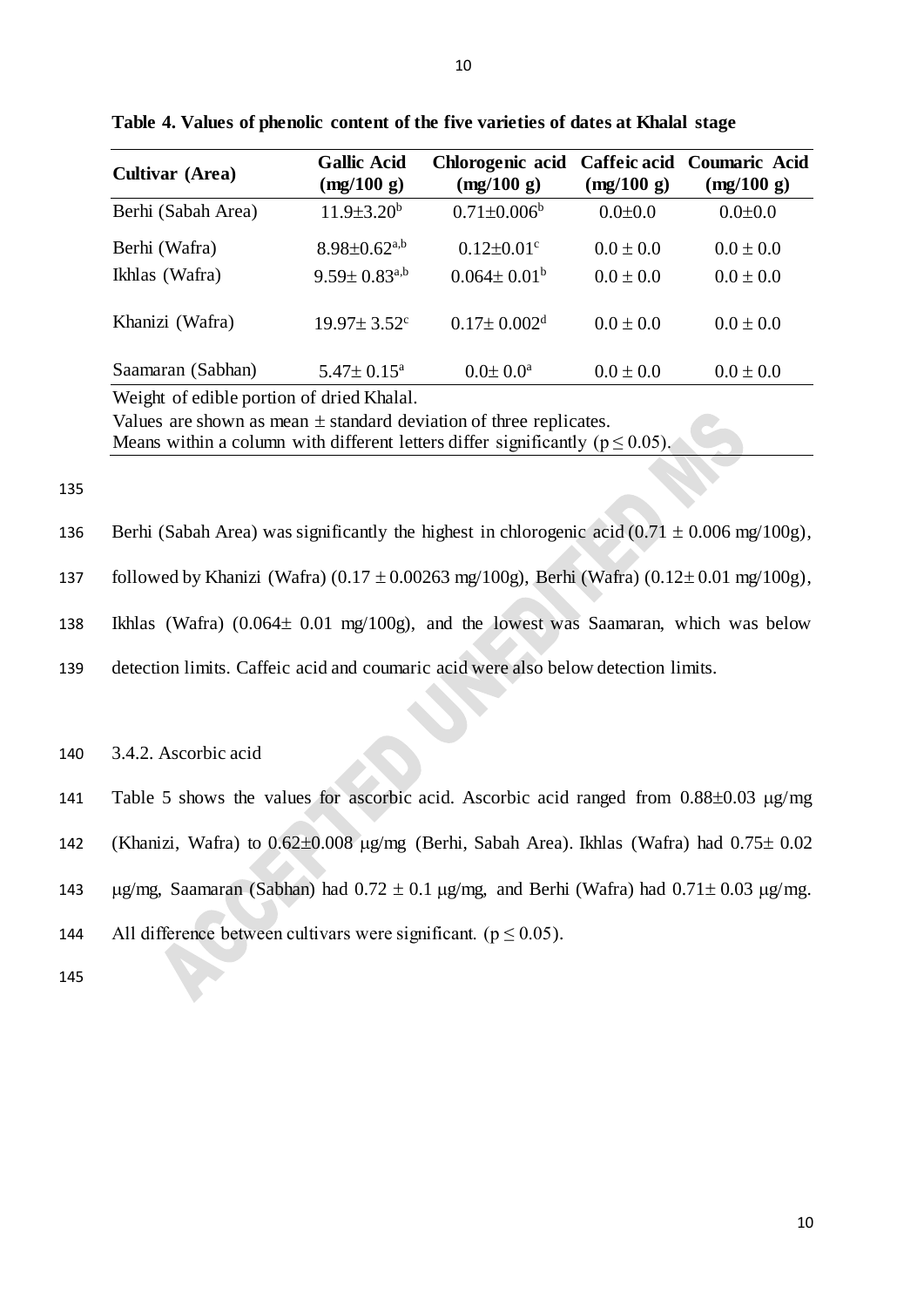| <b>Cultivar (Area)</b> | $\mu$ g/mg                   | mg/100 g <sup>1</sup>            |
|------------------------|------------------------------|----------------------------------|
| Berhi (Sabah Area)     | $0.62 \pm 0.008^a$           | $6.2E-6 \pm 8.1E-8^a$            |
| Berhi (Wafra)          | $0.71 \pm 0.03^b$            | $7.1E-6 \pm 2.6E-7$ <sup>b</sup> |
| Ikhlas (Wafra)         | $0.75 \pm 0.02^b$            | $7.4E-6 \pm 2.3E-7$ <sup>b</sup> |
| Khanizi (Wafra)        | $0.88 \pm 0.03$ <sup>c</sup> | $8.7E - 6 \pm 2.7E - 7$ °        |
| Saamaran (Sabhan)      | $0.72 \pm 0.1^{\text{a}}$    | $7.1E-6 \pm 9.7E-7^a$            |

**Table 5. Ascorbic acid content of five date varieties at Khalal stage**

<sup>1</sup>Weight of edible portion of dried Khalal.

Values are shown as mean  $\pm$  standard deviation of four replicates. Means within a column with different letters differ significantly ( $p \le 0.05$ ).

### 146 **4. Discussion**

### 147 4.1. Energy, Protein, and Ash

 Date fruits are a rich source of energy, with values varying according to cultivar (Ghnimi *et al*. 2017). A review by Nasir *et al*. (2015) indicated that the average calorie from fresh dates is 314 kcal/100g and 213 kcal/100g for dried dates. The averages in the current study are slightly higher than the reported averages. The energy value of the Berhi cultivar from Sabah area was significantly lower than that from Wafra farm, suggesting that cultivar may not be the only determinant of nutritional composition. Differences in farming location and factors related to that may have significant impact.

 Dates have limited amounts of ash and protein (Assirey, 2015). Proteins make 1-3% of the date fruit and have a good amino acid profile (Sidhu, 2012). However, protein, amino acid, and ash concentrations decrease across developmental stages (Al-Hooti *et al*. 1997; Sidhu, 2012). The current study indicated that dates were not high in protein. The dates with the highest protein - Berhi, Khanizi, and Ikhlas - were from Wafra farms, a possible indication that location, soil, weather, farming techniques etc., may have a significant impact on protein content, possibly even more than cultivar.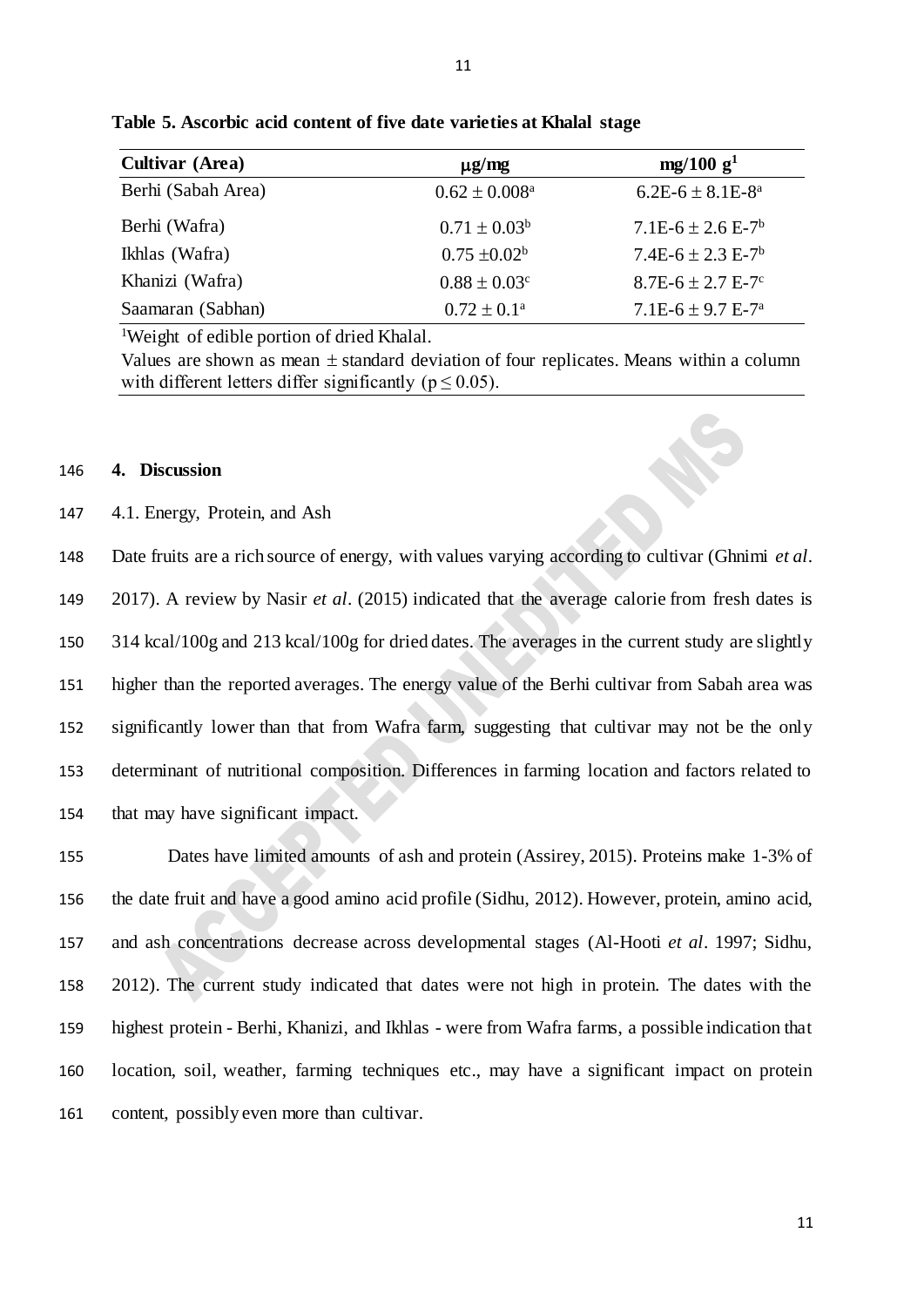162 The ash concentrations of dates in this study were similar to previous studies on Kuwaiti dates at Tamr stage, where the ash content constituted 5% of the total weight of all varieties. However, these averages are higher than the reported average of 1.67g/100g for dates (Nasir *et al*. 2015).

4.2.Sugars

 All cultivars were high in fructose and glucose, in equal proportions, and had non-detectable amounts of sucrose, similar to previous reports that major sugars in dates are glucose and fructose in equal proportions with negligible sucrose (Sidhu, 2012; Vayalil, 2012). The 170 variation in sugar content across cultivars in the current study is high and significant ( $p \le 0.05$ ). A study on Berhi grown in Iran was found to have fructose and glucose as the most abundant sugars, with a Glu/Fru ratio of 1.03, and with negligible sucrose (Mortazavi *et al*., 2010). The Glu/Fru ratios across all samples in the current study are close to 1, indicating the presence of equal amounts of glucose and fructose.

4.3. Minerals

 Palm dates are among the richest fruits in minerals, with the most abundant being potassium, in addition to micro-minerals (Vayalil, 2012; Ghnimi, *et al*., 2017; Al-Alawi *et al*., 2017). The total amount of minerals for most samples in the current study were significantly higher than the averages reported. Minerals constituted a relatively high percentage of the total fruit weight, with an average of 6.5%. This is higher than previously reported data which do not exceed 0.916% (Nasir *et al*. 2015). The highest mineral in all the cultivars studied was potassium, followed by calcium, magnesium, and sodium, with trace amounts of iron and manganese. Calcium and Magnesium values were higher than the averages previously reported (Mohamed *et al*., 2014). The values in these studies, however, were reported for dates at the tamr stage.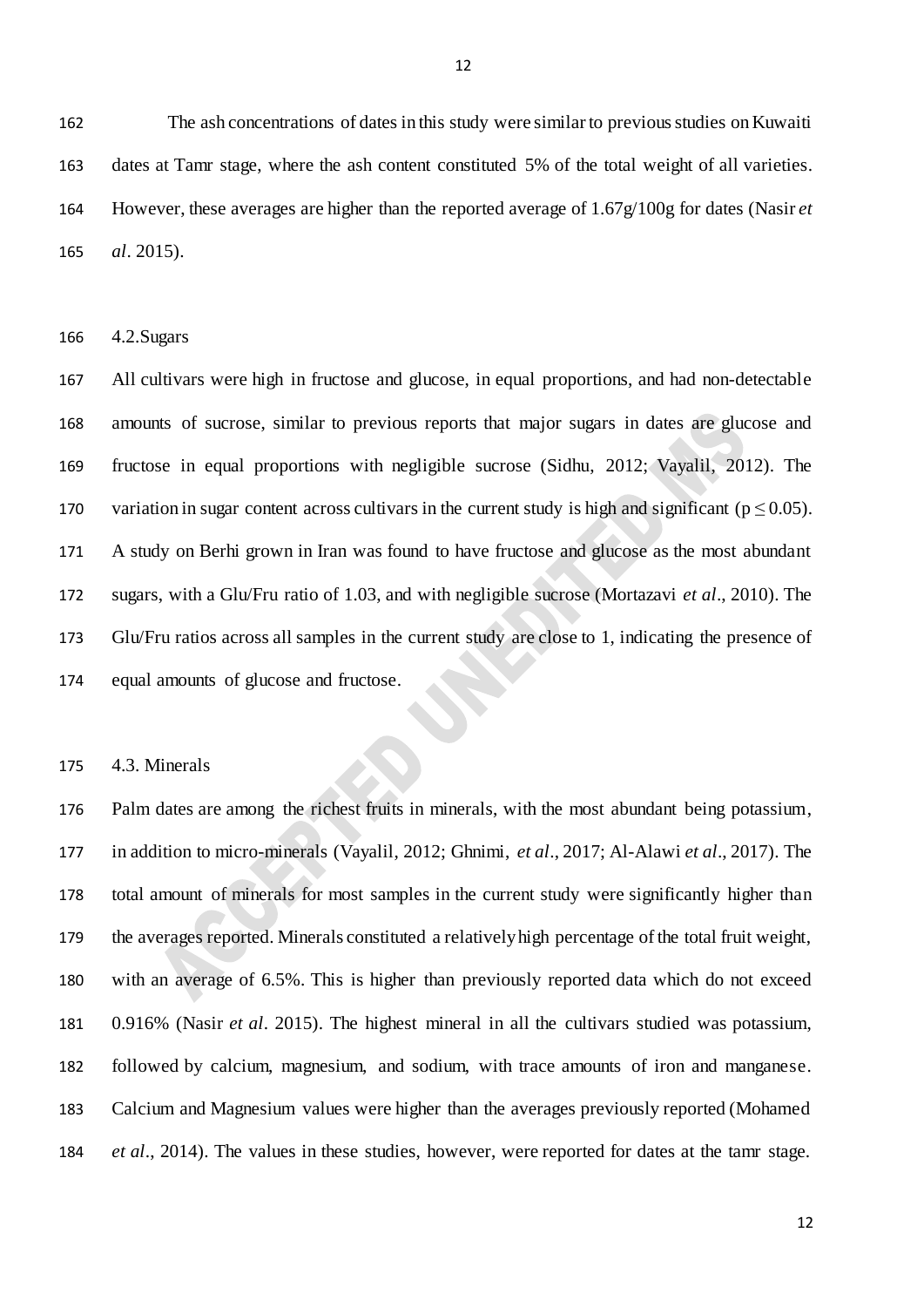Minerals commonly found in other cultivars, such as copper, zinc, phosphorous and selenium, were not detectable. This may be due to either the nature of the cultivars, the maturation stage, the nature of Kuwaiti soil and farming conditions, or the detection limits of the methods employed.

 Minerals are reported to decrease across maturation stages (Al-Alawi *et al*., 2017). In the current study, values for calcium, sodium, potassium and magnesium for Behri and Khalas cultivars were all higher than those found in U.A.E. Berhi and Khalas in the Tamr stage (Habib and Ibrahim, 2011).

4.4. Antioxidants

 Among the phenolic acids, gallic acid wasthe highest in the varieties studied, followed by chlorogenic acid. Caffeic acid and coumaric acid were below detection limits. Gallic acid was previously reported to be the most abundant phenolic compound in Omani and Saudi dates at the Tamr stage (Al-Harthi *et al*., 2015; Hamad *et al*., 2014; Hamad *et al*., 2015).

 The highest and lowest amount of gallic acid in the current samples were similar to that of gallic acid in Saudi and Omani date cultivars (Hamad *et al*., 2015; Al-Harthi *et al*., 2015). This means that Kuwaiti dates are an important source of gallic acid, which is a powerful antioxidant. Gallic acid is well absorbed by the body and has anticarcinogenic effects.

 Berhi (Sabah Area) was significantly the highest in chlorogenic acid and the lowest is Saamaran, which was below detection limits. This range is also similar to the results for chlorogenic acid concentrations reported by Hamad *et al*., (2015).

 Ascorbic acid is an antioxidant that contributes to date fruits' health-enhancing effects (Tang *et al*., 2013), although its concentration is relatively low. Ascorbic acid in the cultivars 207 of the current study ranged from  $0.624 \pm 0.00806$   $\mu$ g/mg (Berhi, Sabah Area) to  $0.875 \pm 0.0266$ 208 µg/mg (Khanizi, Wafra). A report by Al-Gboori and Krepl (2010) on Iraqi dates at the Tamr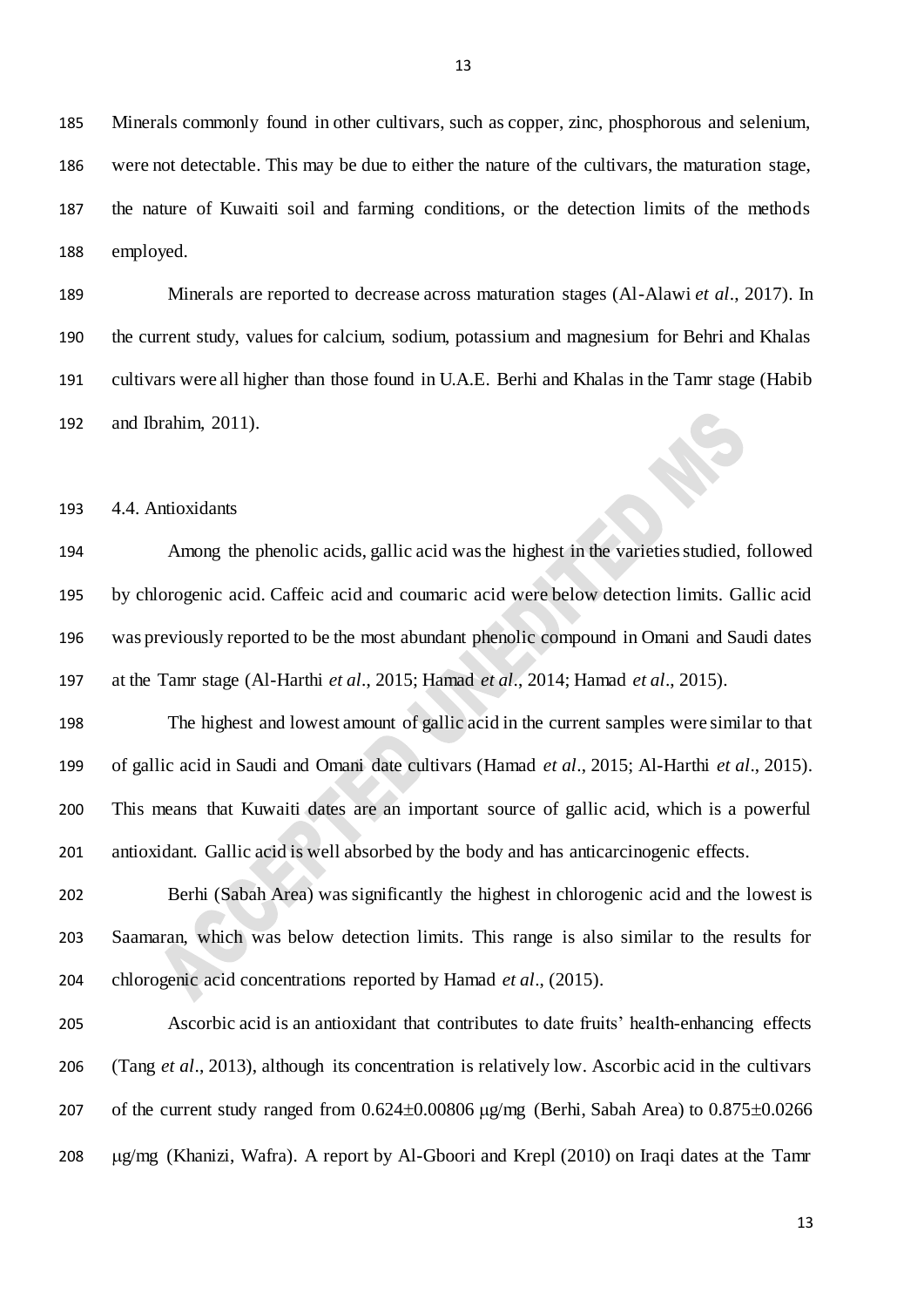stage showed dates to be insignificant source for ascorbic acid at this stage. Other studies had shown that antioxidant activity sharply decreases across maturation stages (Allaith, 2007).

#### **5. Conclusion**

 The aim of the present study was to determine the nutritional composition and biochemical characteristics of five date palm fruit varieties at the Khalal stage grown in Kuwait. The date fruits studied in the current research had higher than average energy values, most of which came from sugars. The most abundant sugars in the date cultivars examined were glucose and fructose. The cultivars were high in potassium. Calcium was also present in considerable amounts, followed by magnesium and sodium, with trace amounts of iron and manganese. The cultivars also contained antioxidants such as gallic acid, chlorogenic acid, and ascorbic acid. Ash and protein were low in amount compared to other components.

 This study may serve as the starting point for future research on the nutritional properties of Kuwaiti date fruits, and their potential effects on health. The nutritional compositions of the different cultivars at various stages need to be studied further, in addition to the effect of various confounding factors such as farming conditions and locations on the nutritional components.

## **Acknowledgements**

 The authors would like to acknowledge the Research Sector Projects Unit, Kuwait University (RSPU - Project No. GS 01/03) and the National Unit for Environmental Research and Services (NUERS - Project No. SRUL01/13), Kuwait University, for granting access to their research laboratories to conduct this study. The authors are also grateful to the Palm Tree Friends Society of Kuwait for arranging for the donation of fruit samples for the research.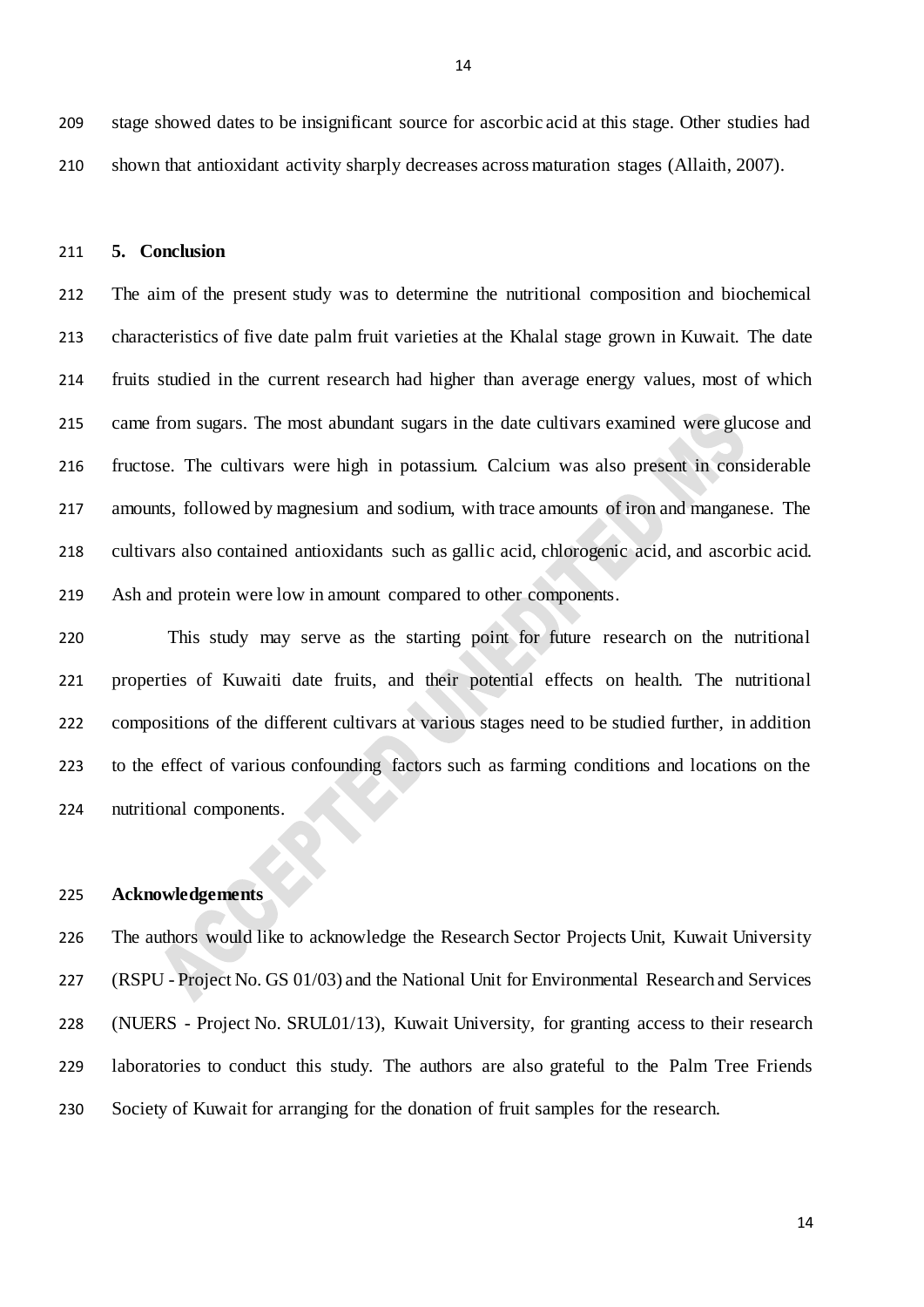#### **References**

**Abdul-Afiq MJ, Abdul Rahman R, Che Man YB, AL-Kahtani HA, Mansor TS (2013)**. Date seed and date seed oil. Int Food Res J 20:2035-2043.

**Al-Alawi RA, Al-Mashiqri JH, Al-Nadabi JM, Al-Shihi BI, Baqi Y (2017**). Date Palm Tree (Phoenix dactylifera L.): Natural Products and Therapeutic Options. Front. Plant Sci 8:1–12. [doi.org/10.3389/fpls.2017.00845](https://doi.org/10.3389/fpls.2017.00845)

**Al-Gboori B, Krepl V (2010).** Importance of Date Palms as A Source Of Nutrition, Institute of Tropics and Subtropics, 43(4): 341–347.

**Al Harthi S, Mavazhe A, Al Mahroqi H, Khan S (2015).** Quantification of phenolic compounds, evaluation of physicochemical properties and antioxidant activity of four date (Phoenix dactylifera L.) varieties of Oman. J. Taibah Univ. Med. Sci. 10(3): 346-352. doi:10.1016/j.jtumed.2014.12.006

**Al-Hooti S, Sidhu JS, Qabazard H (1997).** Physicochemical characteristics of five date fruit cultivars grown in the United Arab Emirates. Plant Foods Hum. Nutr. 50(2):101-113. doi:10.1007/bf02436030

**Allaith AA (2008).** Antioxidant activity of Bahraini date palm (Phoenix dactyliferaL.) fruit of various cultivars. Int J Food Sci Tech 43(6):1033-1040. doi:10.1111/j.13652621.2007.01558.x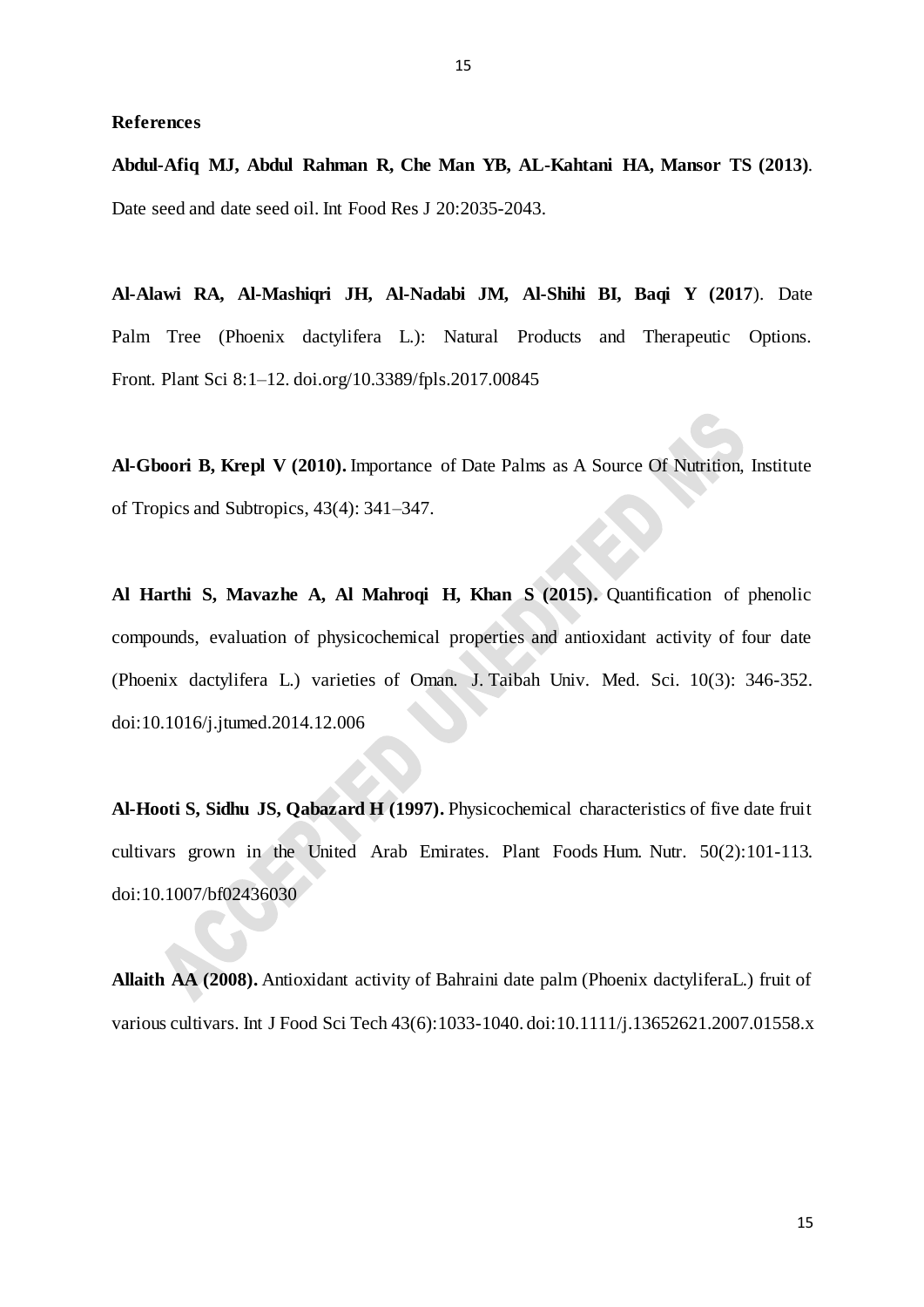**Al-Shahib W & Marshall RJ (2003).** The fruit of the date palm: its possible use as the best food for the future? Int J Food Sci Nutr. 54:4,247-259. doi: 10.1080/09637480120091982

Assirey EA (2015). Nutritional composition of fruit of 10 date palm (Phoenix dactylifera L.) cultivars grown in Saudi Arabia. J. Taibah Univ. Sci. 9(1):75-79 doi:10.1016/j.jtusci.2014.07.002

**Eid N, Enani S, Walton G, Corona G, Costabile A, Gibson G** *et al***. (2014).** The impact of date palm fruits and their component polyphenols, on gut microbial ecology, bacterial metabolites and colon cancer cell proliferation. J. Nutr. Sci, 3(46). doi:10.1017/jns.2014.16

**FAO (2013).** The state of food and agriculture 2013: food systems for better nutrition. [http://www.fao.org/3/i3300e/i3300e00.htm.](http://www.fao.org/3/i3300e/i3300e00.htm) Accessed 6 August 2020

**Ghnimi S, Umer S, Karim A, Kamal-Eldin A (2017).** Date fruit (Phoenix dactylifera L.): An underutilized food seeking industrial valorization. NFS Journal, 6:1-10. doi:10.1016/j.nfs.2016.12.001

Habib HM, & Ibrahim WH (2011). Nutritional quality of 18 date fruit varieties. Int J Food Sci Nutr. 62(5): 544–551. [doi.org/10.3109/09637486.2011.558073](https://doi.org/10.3109/09637486.2011.558073)

**Hamad I, AbdElgawad H, Al Jaouni S, Zinta G, Asard H, Hassan S, Selim S** *et al***. (2015).** Metabolic Analysis of Various Date Palm Fruit (Phoenix dactylifera L.) Cultivars from Saudi Arabia to Assess Their Nutritional Quality. Molecules, 20(12):13620-13641.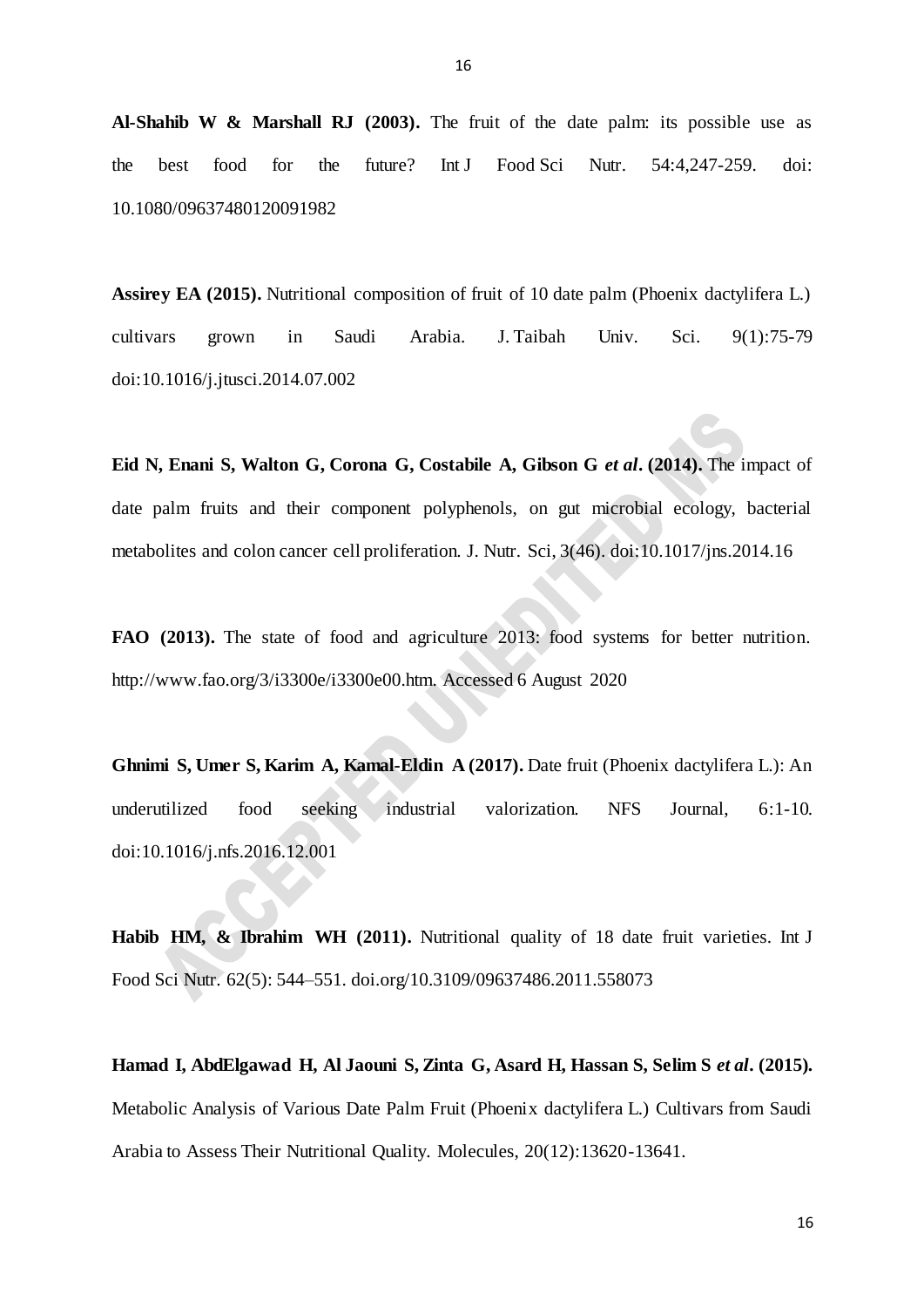doi:10.3390/molecules200813620

**Hamad I (2014).** Phenolic profile and antioxidant activity of Saudi date palm (Phoenix dactylifera L.) fruit of various cultivars. Life Sci J. 11(10): 1268-1271. doi[:10.7537/marslsj111014.188](http://www.dx.doi.org/10.7537/marslsj111014.188)

**Mohamed RA, Fageer AM, Eltayeb MM, Ahmed IM (2014).** Chemical composition, antioxidant capacity, and mineral extractability of Sudanese date palm (Phoenix dactylifera L.) fruits. Food Sci. Nutr. 2:478–489.

**Mortazavi SA, Arzani K, Barzegar M (2010).** Analysis of sugars and organic acids contents of date palm (phoenix dactylifera l.) 'Barhee' during fruit development. Acta Horticulturae (882):793-801. doi:10.17660/actahortic.2010.882.90

**Nasir MU, Hussain S, Jabbar S, Rashid F, Khalid N, Mehmood A (2015).** A review on the nutritional content, functional properties and medicinal potential of dates. Science. Letters  $3(1):17-22.$ 

**Samad MA, Hashim SH, Simarani K, Yaacob JS (2016).** Antibacterial Properties and Effects of Fruit Chilling and Extract Storage on Antioxidant Activity, Total Phenolic and Anthocyanin Content of Four Date Palm (Phoenix dactylifera) Cultivars. Molecules 21(4):419. doi:10.3390/molecules21040419